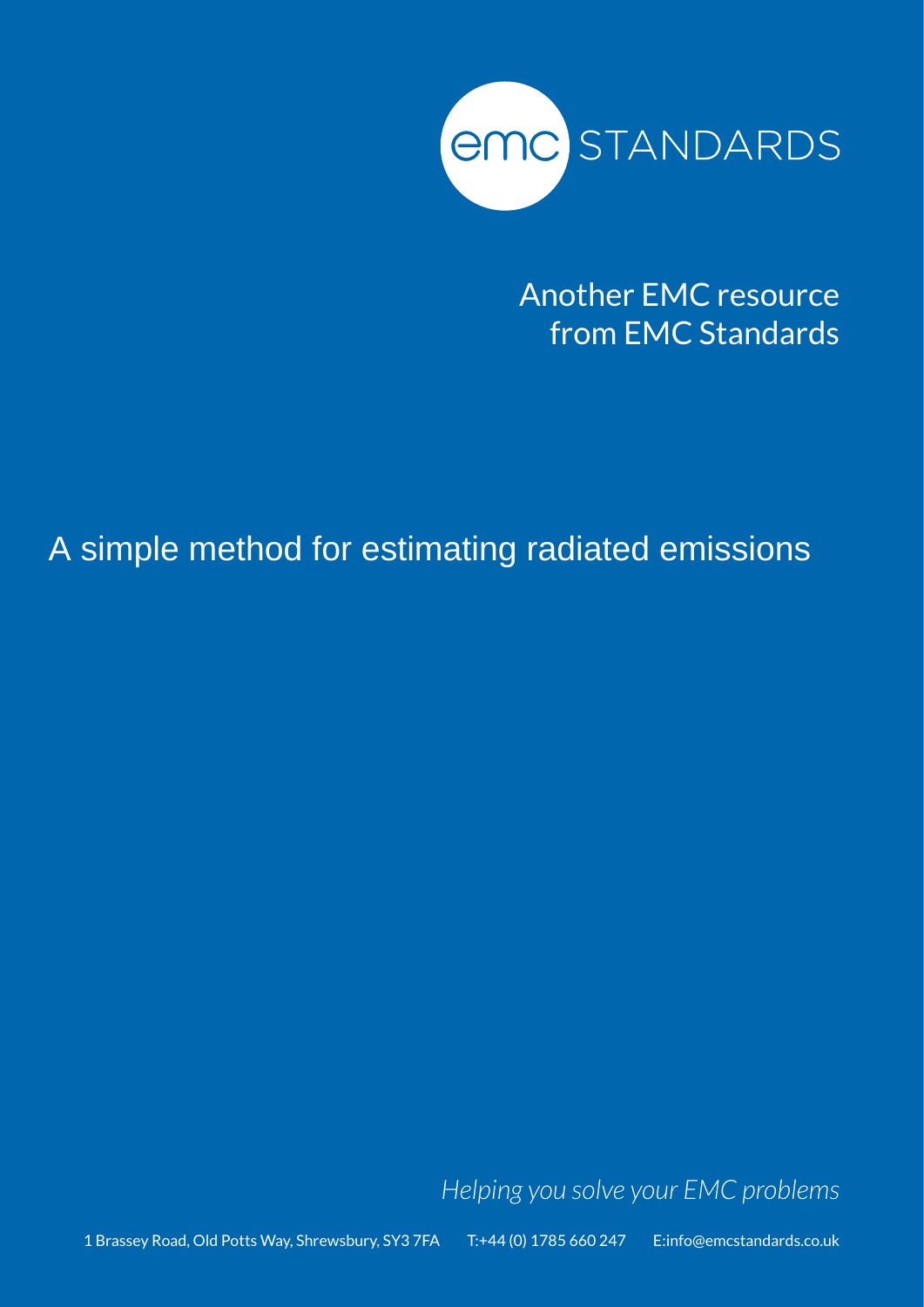# **A simple method for estimating radiated emissions**

Keith's 40th Blog, 15 April 2020

*I recently received the following question:*

How to calculate the radiated E field with following test conditions with an antenna placed 1 meter away from the test setup?:

1. A commercial equipment under test with metal housing

2. Equipment placed on the grounded metallic table/plane

3. LISN installed (and also placed on mentioned metallic ground plane)

4. Cable length between LISN and equipment under test = 1.5 m (so length > lambda/4 i.e.  $1.5 \text{ m} > 1$  meter so cable is electrically long)

5. Cable height above ground plane = 5 cm

6. Frequency of interest/measurement = 75 MHz

What will be the equation to find the radiated E field with high degree of confidence?

## *My reply is copied below:*

Assuming we are testing a mains cable with live & neutral power conductors (plus, perhaps, a safety earth wire) all very close to each other inside the cable's jacket: then below about 300MHz its CM currents can be assumed to make a much larger contributor to its radiated emissions than its DM currents, see [1]. Also from [1], the maximum CM emissions from an electrically-short straight monopole (the 'accidental antenna structure' of the mains cable as described above) are given by:

$$
E_{\text{CMmax}} = 6.283 \times 10^{-7} \left( \frac{f}{X} L \times I_{\text{CMprobe}} \right) / R \quad \text{Volts/metre} \tag{1}
$$

Where:

 $f = f$ requency in Hz

 $L$  = length of mains cable in metres

*ICMprobe* = total CM current, for example as measured by an RF current probe on the entire straight conductor, in Amps rms

 $R$  = antenna distance in metres, perpendicular to the route of the mains cable

*Note 1:* a LISN measures the noise currents in each L, N, or E mains wire *individually*, and the CM currents are assumed to divide up equally amongst the number of wires in a bundle, so for an *N*-wire power cable the overall CM current, *ICMprobe* is *N* times the CM current measured by the LISN on an individual wire. E.g. for a three-wire mains cable (say, L, N, E)  $I_{CMprobe}$  is  $3 \times I_{CMLISN}$ .

Because in the situation described above, the ground plane is so very close to the mains cable, the reflection at 75MHz from the ground plane will add almost exactly in-phase to the direct emissions, doubling them. This gives us:

$$
E_{\text{CMmax}} = 2 \times 6.283 \times 10^{-7} (f \times L \times I_{\text{CMprobe}})/R \text{ Volts/metre}
$$
 (2)

A monopole antenna creates its maximum emissions when it is  $\lambda$ /4 long, and 1.5 metre long straight monopole antenna structure has its first λ/4 resonance at 50MHz.

Substituting  $f = 50$ MHz,  $L = 1.5$ m and  $R = 1.0$ m in (3) gives:

 $E_{\text{CMmax}}$  = 2 × 6.283 × 10<sup>-7</sup> (50 × 10<sup>6</sup> × 1.5 ×  $I_{CMprobe}$ ) Volts/metre  $= 94.245 \times I_{CMprobe}$  Volts/metre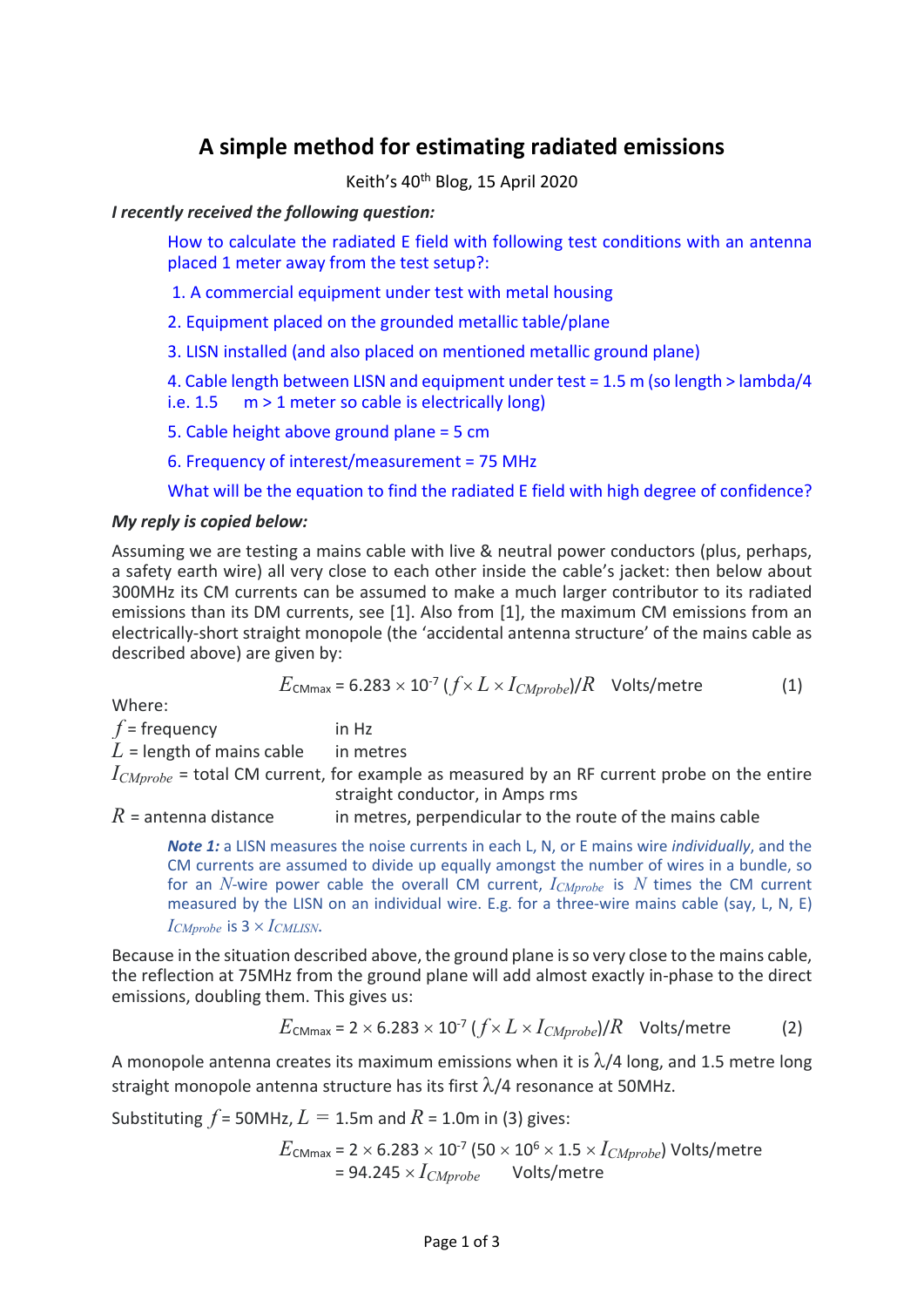E.g. an RF current probe measurement of 2µA rms CM current at 50MHz on that straight mains cable would cause a maximum field strength of 188.5µV/m, i.e. 45.5 dBµV/m, at the measuring antenna as described in the original question.

The above discussion is based on the simple equations in [1] that assume 'electrically-short' accidental antenna structures. At frequencies for which a straight conductor (which might be a close bundle of several conductors all sharing the overall CM current) is exactly  $\lambda/4$  long, CM emissions are maximised, but as the conductor's length increases beyond  $\lambda/4$  emissions decrease until they reach a minimum at  $\lambda/2$ , then as the length continues to increase they increase again to the same maximum as  $\lambda$ /4 but at  $3\lambda$ /4, and then they decrease again until they reach a minimum again at  $\lambda$ , and so on for ever (well, almost).

The simple equations (1) and (2) can't tell us what the emissions are in general for straight conductors longer than  $\lambda/4$ , but we can say:

i) For frequencies for which a straight conductor is exactly  $N\lambda/2$  long – where N is an integer (1, 2, 3, etc.) – the CM emission levels are *minimised*, approaching zero in the idealised case.

But please note that for N=2 and higher – these 'nulls' will only occur at certain distances/angles from the straight conductor. In other words, the emissions patterns for various values of N will not be uniform (isotropic, omnidirectional), instead they will exhibit different 'lobing' behaviours depending on the value of N.

ii) For frequencies for which a straight conductor is exactly  $M\lambda/4$  long – where M is an odd-numbered integer (1, 3, 5, 7, etc.) – the CM emission levels are *maximised* and are always the same amplitude as for  $\lambda/4$ , i.e. when M = 1.

But please note that for M=3 and higher – the maximum emissions will only occur at certain distances/angles from the straight conductor. The emissions pattern will not be uniform (isotropic, omnidirectional), instead they will exhibit different 'lobing' behaviours depending on the value of M, that will also be different from the patterns for the 'nulls' above.

Now, the question asked about 75MHz, but because at this frequency the actual 1.5m mains cable is *longer* than  $\lambda/4$ , the simple equations used above cannot be accurate. However, because 75MHz lies below the  $\lambda/2$  resonance of a 1.5m monopole ( $\lambda/2$  at 100MHz), we can expect its E-field emissions to be somewhat lower than those for the mains cable at its  $\lambda/4$ resonance of 50MHz.

These days, there are several low-cost 3-D field solvers that should provide more accurate estimates, for any frequency, and even for any shape of cable and location of measuring point. However, something as simple as misplaced decimal point when filling in a computer form, can give wildly inaccurate results that people often believe simply because they came out of the computer. So – when using any computer calculation/simulation techniques – it is always important to have first performed a crude estimate (such as the above) to "sanity check" the computer's results.

## *Uncertainties:*

Obviously, there are a number of assumptions made in applying the simple equation in (1) for an idealised straight monopole antenna to the real-life 'accidental antenna' behaviour of a mains cable between an item of equipment and a LISN.

However, when we measure the *actual* CM current on the mains cable with a suitable RF Current Monitor Probe, of the sort that can be purchased (for example) from https://www.fischercc.com/product/current-monitor-probes/ – taking their calibration factors into account – or home-made and self-calibrated as described in slides 18.4.2 – 18.4.5